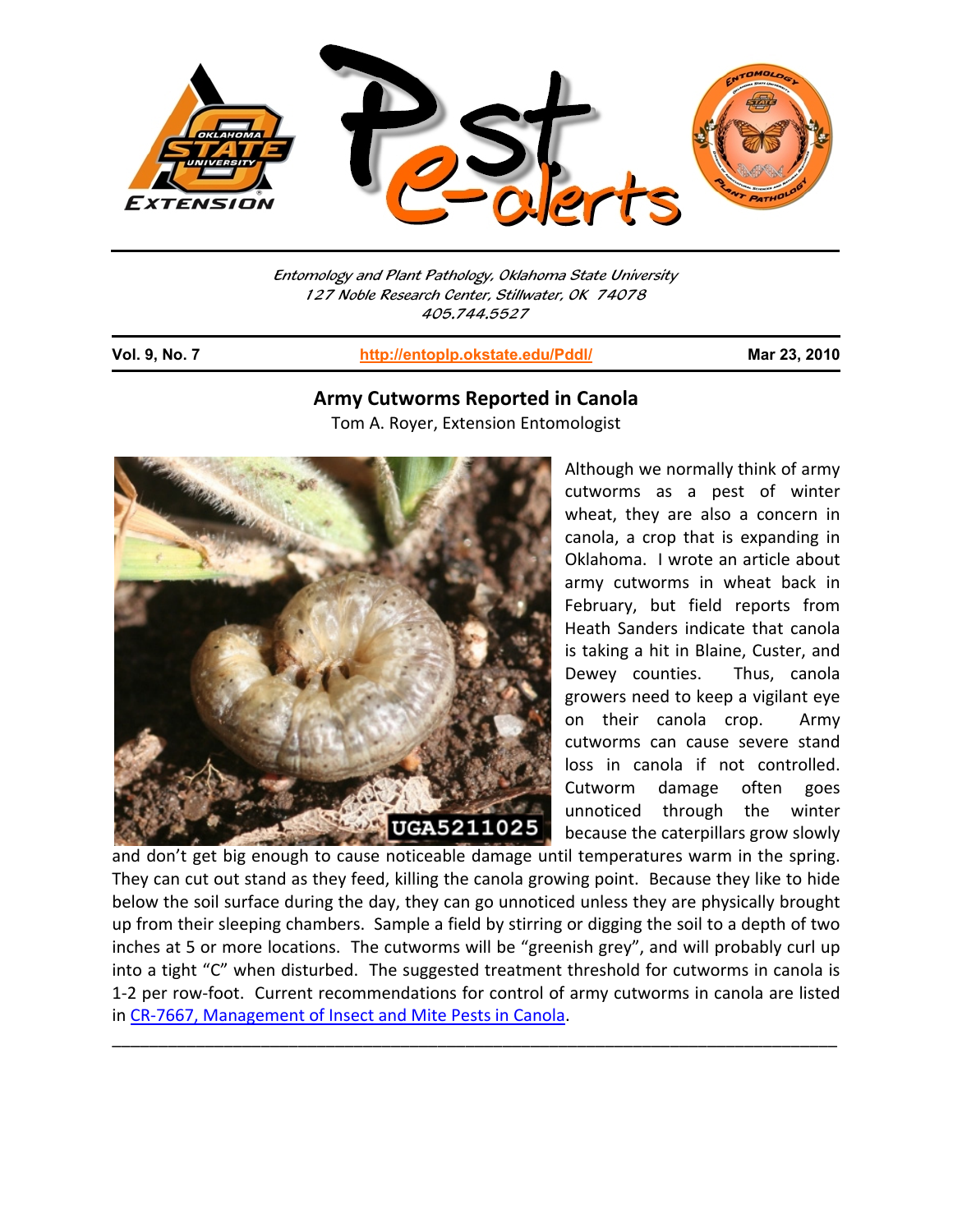# **Plant Disease Corner – What we're seeing in the PDIDL!**

Jennifer Olson, Asst. Extension Specialist, Plant Disease Diagnostician, Damon Smith, Horticulture Crops Extension Pathologist John Damicone, Extension Plant Pathologist

#### **Leaf spots caused by fungi**

Over the past few weeks, we have received physical samples and digital images of fungal leaf spots on photinia, holly and hibiscus. The extended periods of cool, wet weather are conducive to disease development in environments where the fungus is present. Woody ornamentals that are evergreen or that have been held‐over in greenhouses are most likely to exhibit damage.

Leaf spot diseases are most severe on plants that are under stress from environmental or cultural conditions such as damage caused by cold temperatures and winter desiccation. Health and vigor should be maintained by properly watering and fertilizing the plants. It is often helpful to remove and destroy fallen leaves to reduce the amount of inoculum (fungal propagules) that is present and could initiate new infections. Overhead watering should be avoided and plants should be spaced to promote air circulation and to encourage rapid drying of the foliage. In most situations, fungal leaf spots cause aesthetic damage, but do not seriously injure the plant. However, if defoliation is severe, fungicide applications may be needed. Please contact the PDIDL if you need additional guidance.



Leaves of Red-tip photinia with fungal leaf spot. Photo courtesy of Jeff Bedwell.

### **Pink Root on Onion Transplants**

In the last Pest e‐Alert in the article on Vegetable Transplant Health, Dr. John Damicone mentioned that onion transplants with pink root had been submitted to the PDIDL. Please review this article (http://entoplp.okstate.edu/pddl/2010/PA9‐6.pdf) because planting infected transplants is an excellent method of introducing a new pathogen into a growing site.

This week, we received a phone call from a home gardener in Tulsa. The home gardener indicated that she recently purchased onion transplants and had forgotten about them for about a week. When she opened the sack, the onions had a foul odor and pinkish-white mold was observed growing on the plants. Some of the roots appeared pinkish-red. She wanted to know if she could plant the onions. In case you thought the answer was no, I told her yes. Certainly she *could* plant the onions, but it was **NOT** recommended. The pathogen that causes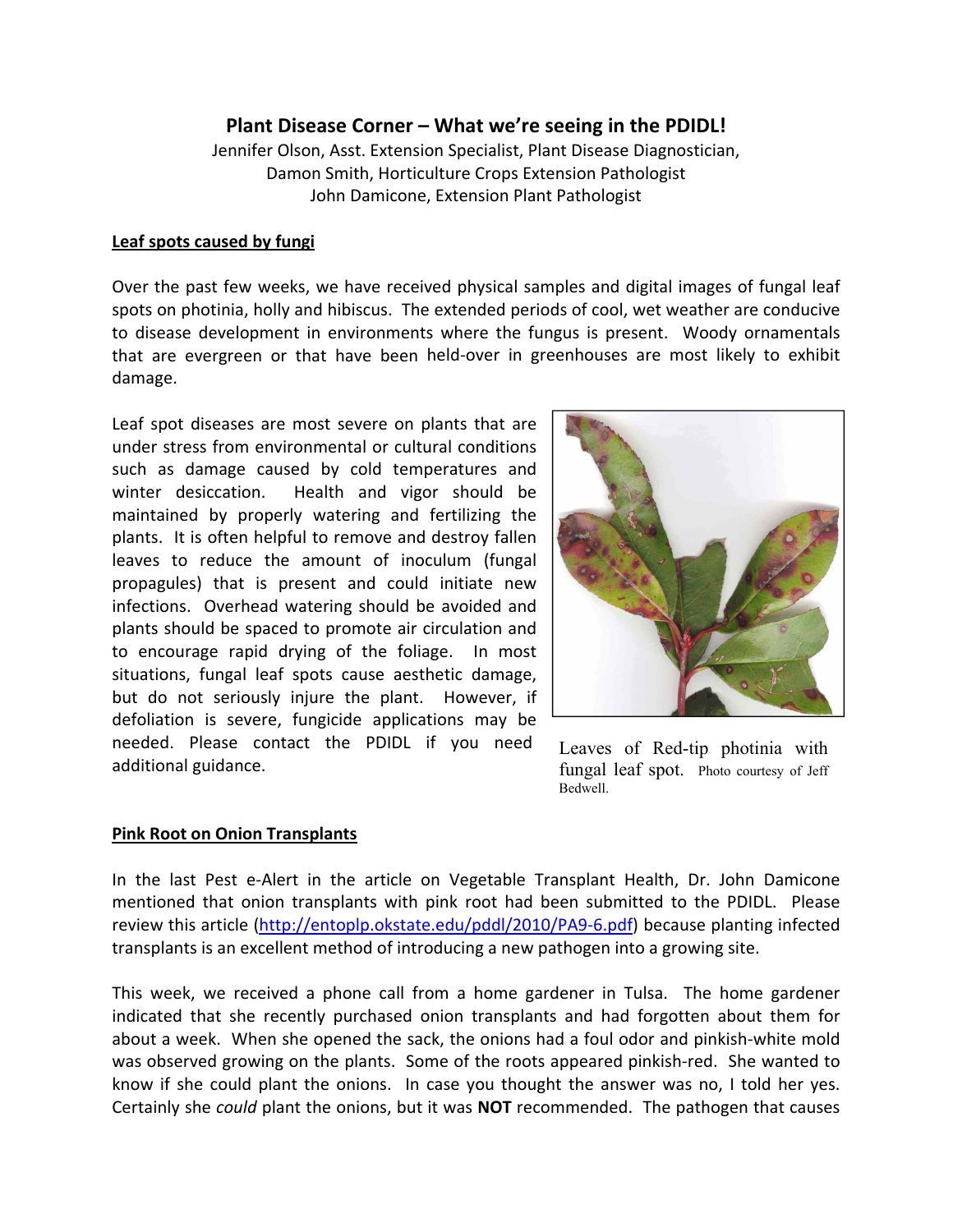pink root can survive for several years in infested soils and the disease is difficult to control. Some isolates of the pathogen can cause disease on cantaloupe, carrot, cauliflower, cucumber, eggplant, English pea, pepper, spinach, squash, tomato… No, she should not plant the onion transplants.



Onion roots with pinkish-red discoloration from pink root disease.

# **Crown Gall**

In the past month, we have received multiple samples of deciduous, woody trees with obvious overgrowths which are known as galls. Although the galls are most common at the crown or soil‐line (hence the name crown gall), they may be observed both on roots and branches of infected plants. We frequently observe overgrowths near the graft union on grafted plants and sometimes slightly below the soil‐line.

Crown gall in most deciduous, woody trees is caused by the bacterium *Agrobacterium tumefaciens* and this organism can survive in soils where infected plants were grown. The bacterium can also survive on the surface of roots of many weeds without causing a visible gall. If infected plants are observed, they should be removed and the area should be left fallow (unplanted) for as long as possible. Grasses (monocots) tend to be poor hosts for the pathogen and if possible they should be selected for replanting. If new plants are to be installed, they should be thoroughly examined (shoots and roots) to ensure that they are healthy and no evidence of crown gall is present. Fruit trees (apple, peach, and nectarine) are highly susceptible to this disease.